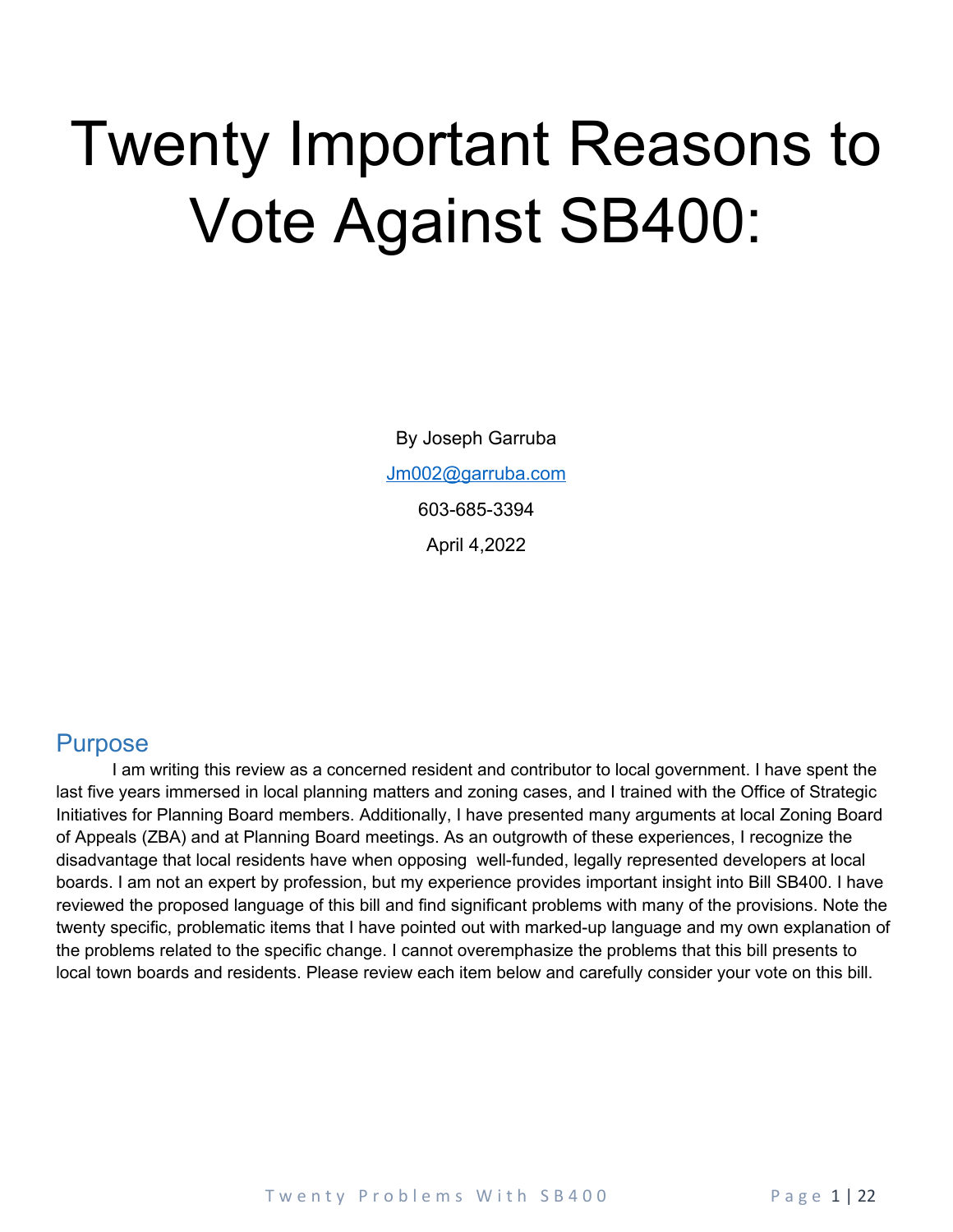# **Table of Contents**

| 3. Allowing Workforce Housing the Same Density Benefits as Housing for Older Persons: Amend RSA 674:21, II6          |  |
|----------------------------------------------------------------------------------------------------------------------|--|
|                                                                                                                      |  |
|                                                                                                                      |  |
|                                                                                                                      |  |
|                                                                                                                      |  |
|                                                                                                                      |  |
| 5. Requiring That Zoning Ordinances Enable the Planning Board to Waive Local Requirements: Amend RSA 674:21, IV(a) 7 |  |
|                                                                                                                      |  |
|                                                                                                                      |  |
|                                                                                                                      |  |
|                                                                                                                      |  |
|                                                                                                                      |  |
|                                                                                                                      |  |
|                                                                                                                      |  |
|                                                                                                                      |  |
|                                                                                                                      |  |
|                                                                                                                      |  |
|                                                                                                                      |  |
|                                                                                                                      |  |
|                                                                                                                      |  |
|                                                                                                                      |  |
|                                                                                                                      |  |
|                                                                                                                      |  |
|                                                                                                                      |  |
|                                                                                                                      |  |
|                                                                                                                      |  |
|                                                                                                                      |  |
|                                                                                                                      |  |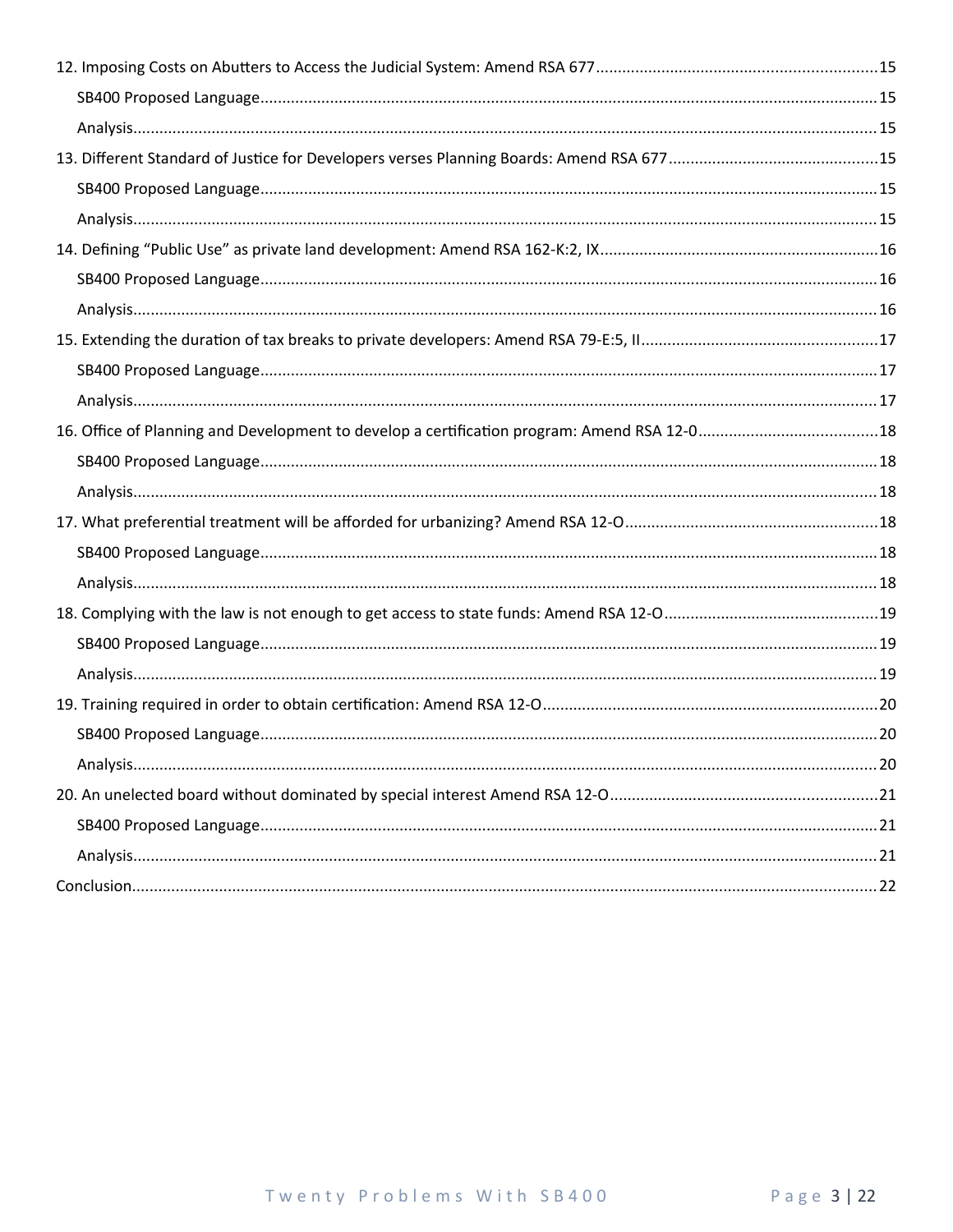### <span id="page-3-0"></span>1. Training: Amend RSA 673:3-a

#### <span id="page-3-1"></span>SB400 Proposed Language

1 Local Land Use Boards; Training. RSA 673:3-a is repealed and reenacted to read as follows:

673:3-a Training. [Within the first year of assuming office a new] **Any** member of a zoning board of adjustment or planning board may complete training offered by the **office of planning and development or another organization that provides similar training covering the processes, procedures, regulations, and statutes related to the board on which the member serves**. [The office of planning and development may provide this training, which may be designed in a variety of formats including but not limited to web based distance learning, traditional classroom style, or self study…] **The office of planning and development shall develop standard self-training materials and corresponding tests for zoning boards of adjustment and planning boards, which shall be provided to members free of charge. The office of planning and development may provide other types of training, designed in a variety of formats including, but not limited to, web-based, distance learning, or traditional classroom style. For purposes of this section, the term "member" includes regular and alternate members of zoning boards of adjustment and planning boards.**

#### <span id="page-3-2"></span>Analysis

The training aspect of this bill distracts from the many other more significant problems it presents. Training of local officials is already available and is not costly. Consider the following points related to training:

- a. How will the training be reviewed to ensure that the rights of citizens and municipalities are not being underplayed in favor of development interests like the New Hampshire Housing Finance Authority? I completed the current OSI training for planning board members, and I found a bias in the information presented in favor of development and urbanization.
- b. What is the reason to develop tests? The tests are not mandatory. It seems that the likely beneficiary of this provision is developer's land-use lawyers who will use a board's lack of testing as an argument to overturn denials of large development projects.
- c. Have any of you taken a test after you were elected to be a state representative? What purpose would such a test serve? Testing will certainly discourage volunteerism. The legislature should be promoting local municipal volunteers, this bill will do the opposite.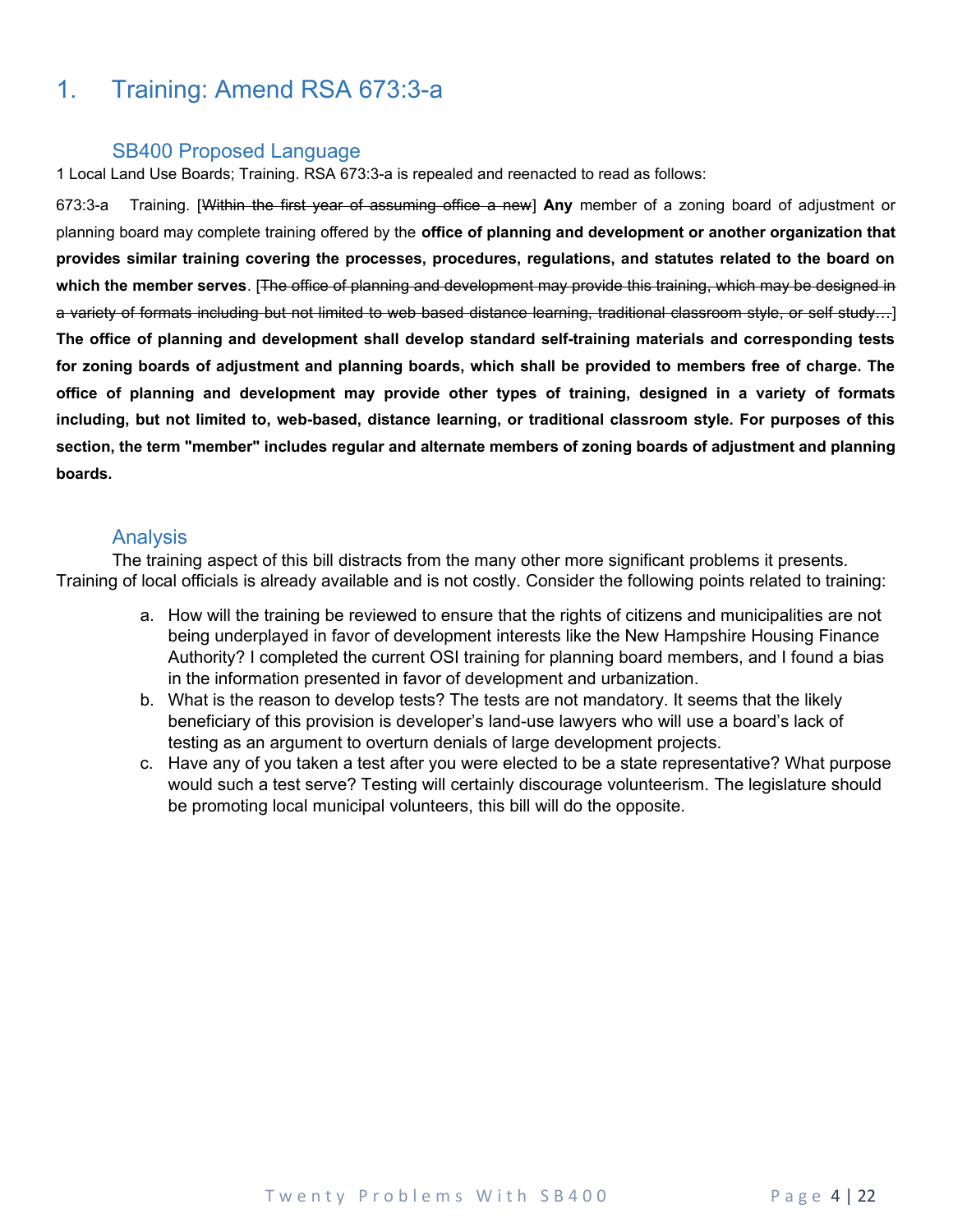### <span id="page-4-0"></span>2. Fixing the Fees Associated with Development: Amend RSA 673:16

<span id="page-4-1"></span>SB400 Proposed Language<br>2 New Paragraph; Local Land Use Boards; Staff; Finances. Amend RSA 673:16 by inserting after paragraph II the following new paragraph:

III. Any fee which a city or town imposes on an applicant pursuant to this title shall be published in a location accessible to the public during normal business hours. Any fee not published in accordance with this paragraph at the time an applicant submits an application shall be considered waived for purposes of that application. A city or town may comply with the requirements of this section by publicly posting a list of fees at the city or town hall or by publishing a list of fees on the city or town's Internet website.

#### <span id="page-4-2"></span>Analysis

I believe that this section is an unreasonable addition. How would special engineering reports be addressed? It is not possible to have a set fee because each property and parcel is unique. The true scope of necessary studies and reports only becomes apparent after the process has been reviewed and discussed by the public. For a large, complex development, this can take many months. In addition, engineering studies and reports vary widely in scope and cost, depending on each project. What is the intent of this paragraph? What problem is it trying to solve? It may be that developers are concerned about the uncertainty of costs. However, those uncertainties are necessary to ensure that all projects receive the correct amount of attention, in other words commensurate with their scope and unique to the land that is to be developed.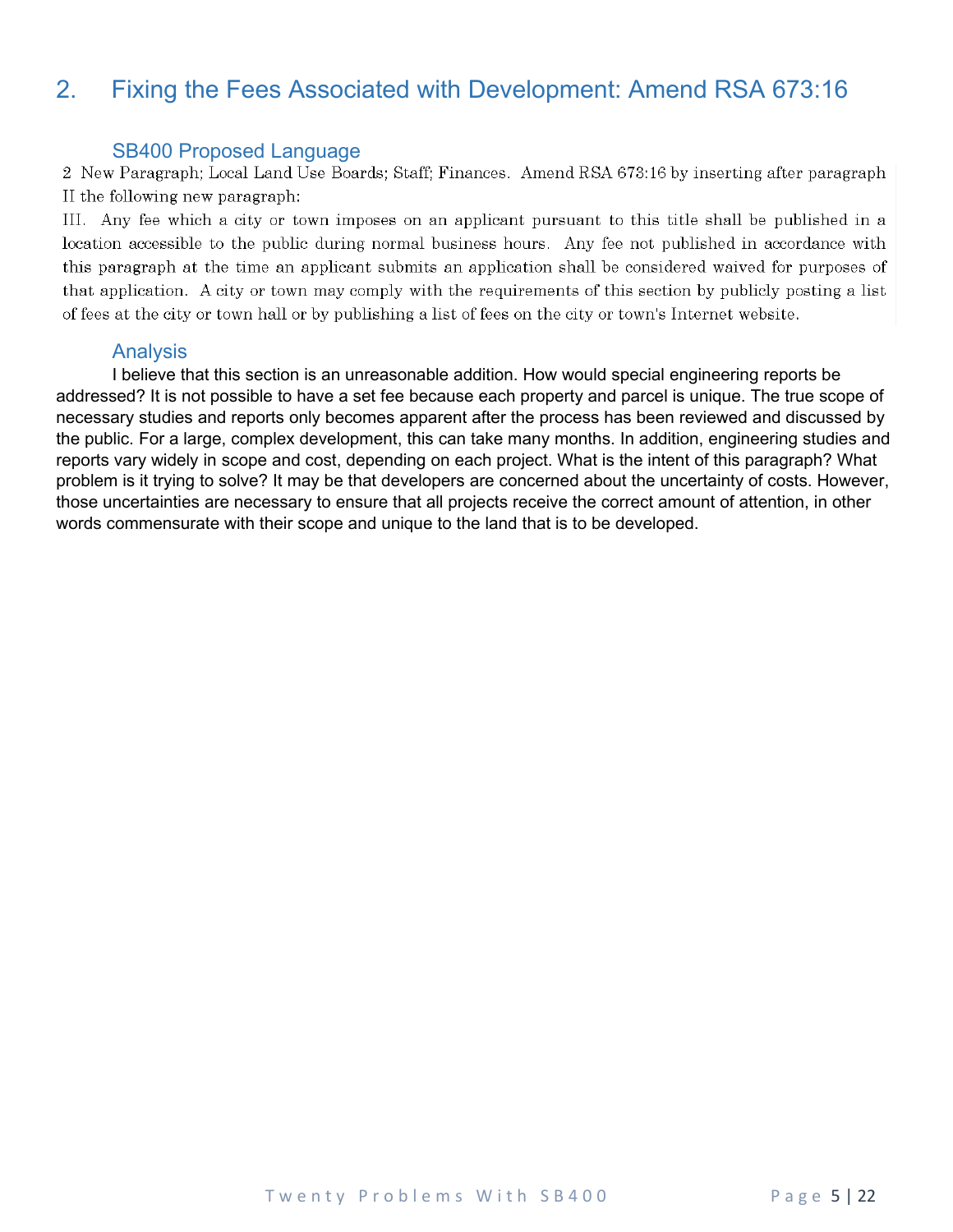### <span id="page-5-0"></span>3. Allowing Workforce Housing the Same Density Benefits as Housing for Older Persons: Amend RSA 674:21, II

#### <span id="page-5-1"></span>SB400 Proposed Language

3 New Paragraph; Local Land Use Planning and Regulatory Powers; Zoning. Amend RSA 674:17 by inserting after paragraph III the following new paragraph:

**IV. If a municipality allows an increased density, reduced lot size, expedited approval, or other dimensional or procedural incentive under this section for the development of housing for older persons, as defined and regulated pursuant to RSA 354-A:15, VIII, it shall allow the same incentive for the development of workforce housing as defined in RSA 674:58, IV. Beginning July 1, 2023, incentives established for housing for older persons shall be deemed applicable to workforce housing development, regardless of whether a local land use ordinance or regulation specifically provides for their application to workforce housing development.**

#### <span id="page-5-2"></span>Analysis

This section overrides local zoning ordinances, which usually allow Housing for Older Persons at much greater density than single family homes. Town residents allow this exception because of reduced demands on a number of town resources, including water and schools. Town residents carefully considered the fiscal and environmental impacts of allowing retirement homes at these high densities when they voted to include retirement communities in their ordinances. Workforce housing developments are much more demanding and must be addressed separately as they are now. Municipal budgets are based on the expected demands of Housing for Older Persons. It is understood that most local taxes are allotted to schools. Retirement communities do not increase those costs nearly as much as workforce housing developments. This bill seeks to override town restrictions and impose tremendous costs on town residents. The result will likely be huge budget gaps and the unreasonable loss of local authority. For these reasons, I strongly urge that you vote against this bill.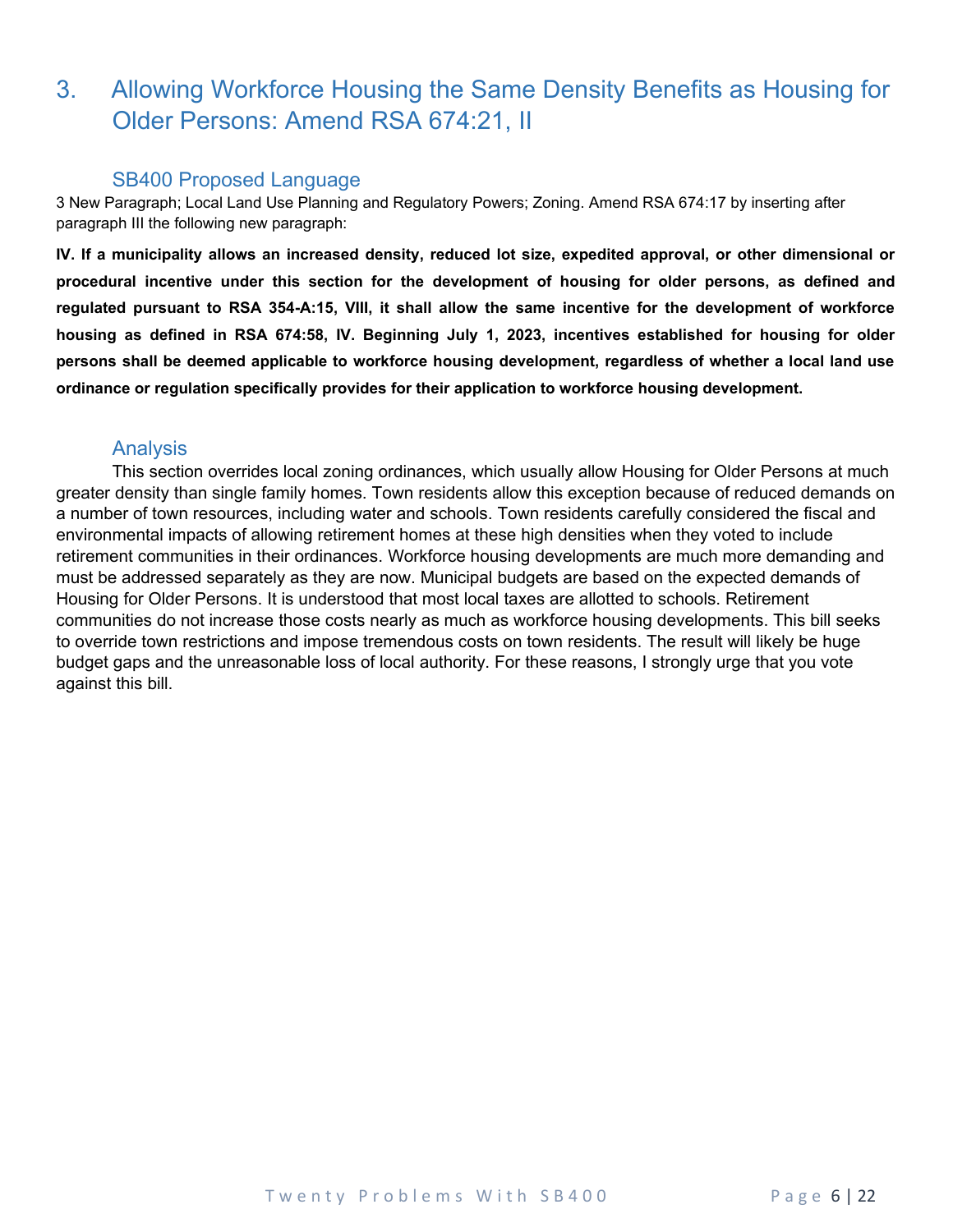# <span id="page-6-0"></span>4. Requiring the Production of Workforce Housing: Amend RSA 674:21,  $IV(a)$

#### <span id="page-6-1"></span>SB400 Proposed Language

(a) "Inclusionary zoning" means land use control regulations which require a property owner to produce, as part of a development which meets certain characteristics, housing units which are affordable to persons or families of low and moderate income or provide a voluntary incentive or benefit to a property owner in order to induce the property owner to produce housing units which are affordable to persons or families of low and moderate income. Inclusionary zoning includes, but is not limited to, density bonuses,

### <span id="page-6-2"></span>Analysis

This is a **fundamental** change. Here the definition of Inclusionary zoning is being amended to allow regulations which **require** a property owner to produce low-income housing. In my opinion, this is one of the most consequential of the proposed changes. Local ordinances based on this clause would likely be unconstitutional, since requiring a land owner to produce price-controlled housing represents forcible taking of land. How could this be justified? Here again I am asking elected officials to vote against this bill. It is not reasonable to endorse the language as written, in that it could result in a serious violation of the rights of land owners.

### <span id="page-6-3"></span>5. Requiring That Zoning Ordinances Enable the Planning Board to Waive Local Requirements: Amend RSA 674:21, IV(a)

#### <span id="page-6-4"></span>SB400 Proposed Language

growth control exemptions, and a streamlined application process. Inclusionary zoning ordinances shall include standards that do not reduce the economic viability of developments in comparison to developments that do not require housing affordability. Such ordinances shall also enable the planning board to waive or modify in individual cases any standards that are demonstrated by an applicant to render a development economically infeasible.

#### <span id="page-6-5"></span>**Analysis**

This section forces towns to provide for waivers of their local zoning ordinances. Why would representatives of towns in this state consider degrading local zoning authority? If passed, local planning board waivers are much easier to obtain than Zoning Board Variances, which must meet a higher legal bar. When it comes to inclusionary zoning (high-density development), planning boards would be at a large disadvantage to deny these applications. The reason is that planning boards would no longer be legally supported in denying claims for noncompliance with town-wide standards. Examples are the requirements for underground utilities or rural buffer zones, which many towns have chosen to enact to protect their natural environment or rural character. Other such local ordinances may require 100-foot wetland buffers. Consider a requirement for sidewalks or underground storm water drains. Any developer could claim these are financial burdens to meet. Why should the state weaken the authority of local planning boards to manage land development, which is the very purpose of those boards? Do members of the state legislature feel that the state is in a better position to decide these matters from Concord? Please do not allow developers to control the requirements of development, forcing homogenization of the entire state. The preservation of local planning board authority is vitally important, and as such, I recommend that you vote against this bill.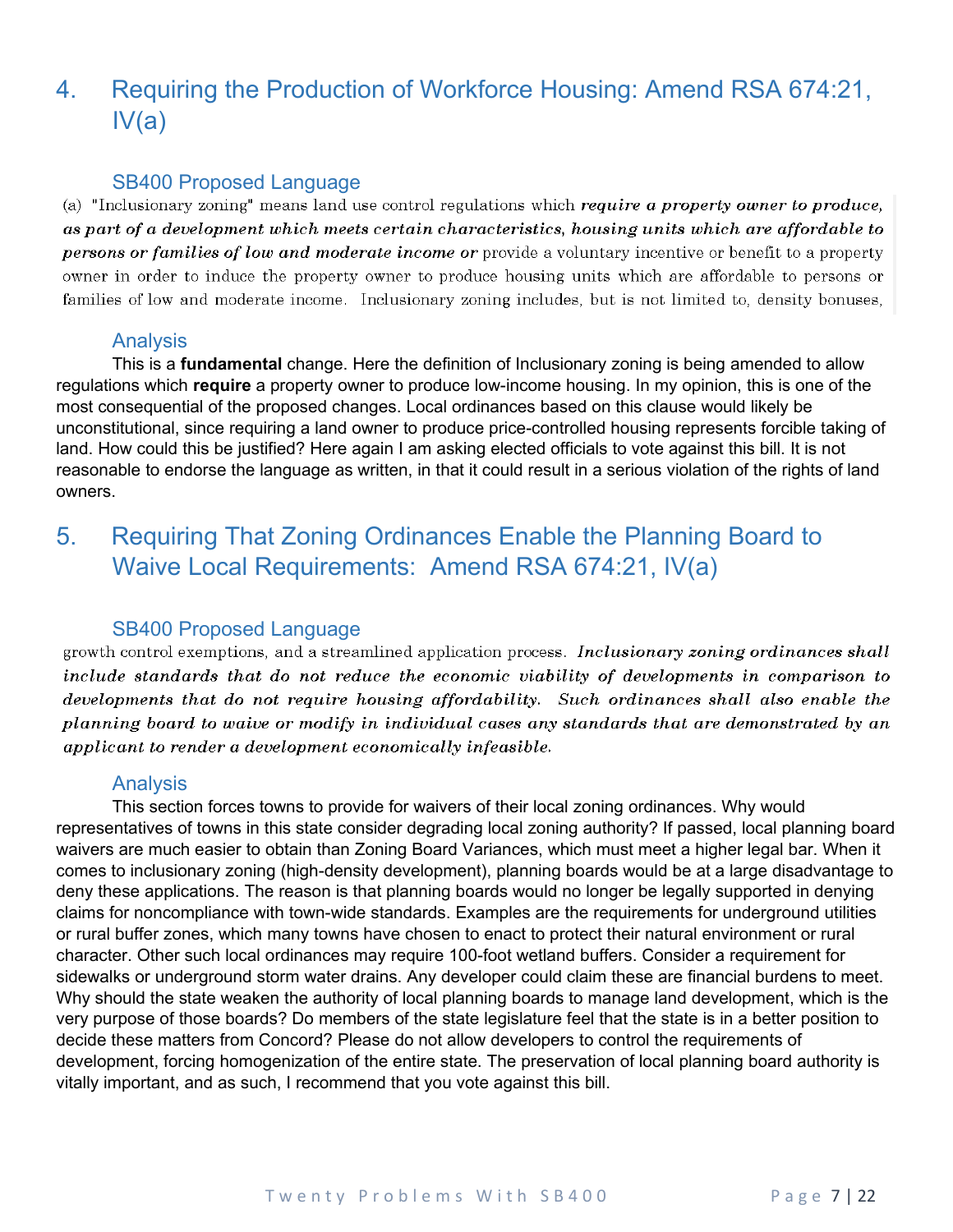### <span id="page-7-1"></span>6. Providing for Automatic Reversal of Land Use Boards: Amend RSA 676:3, I

<span id="page-7-2"></span>SB400 Proposed Language<br>5 Planning and Zoning: Administrative and Enforcement Procedures; Issuance of Decision. Amend RSA 676:3, I to read as follows:

I. The local land use board shall issue a final written decision which either approves or disapproves an application for a local permit and make a copy of the decision available to the applicant. The decision shall include specific written findings of fact that support the decision. Failure of the board to make specific written findings of fact supporting a disapproval shall be grounds for automatic reversal and remand by the superior court upon appeal, in accordance with the time periods set forth in RSA 677:5 or RSA 677:15, unless the court determines that there are other factors warranting the *disapproval.* If the application is not approved, the board shall provide the applicant with written reasons

#### <span id="page-7-0"></span>Analysis

This section provides for the reversal of local planning decisions at the Housing Appeals Board or Superior Court. This bill would allow local denials to be overturned on the subjective determination of process technicalities. Why would members of the legislature support **automatic reversal** of local land-use boards for subjective technicalities? Lastly, because of the active, citizen participation that New Hampshire has traditionally fostered, we must preserve local authority over land-use boards in our own towns. Reducing the authority of local land-use boards cannot serve the interests of those they represent. Therefore, I request that each member vote against this bill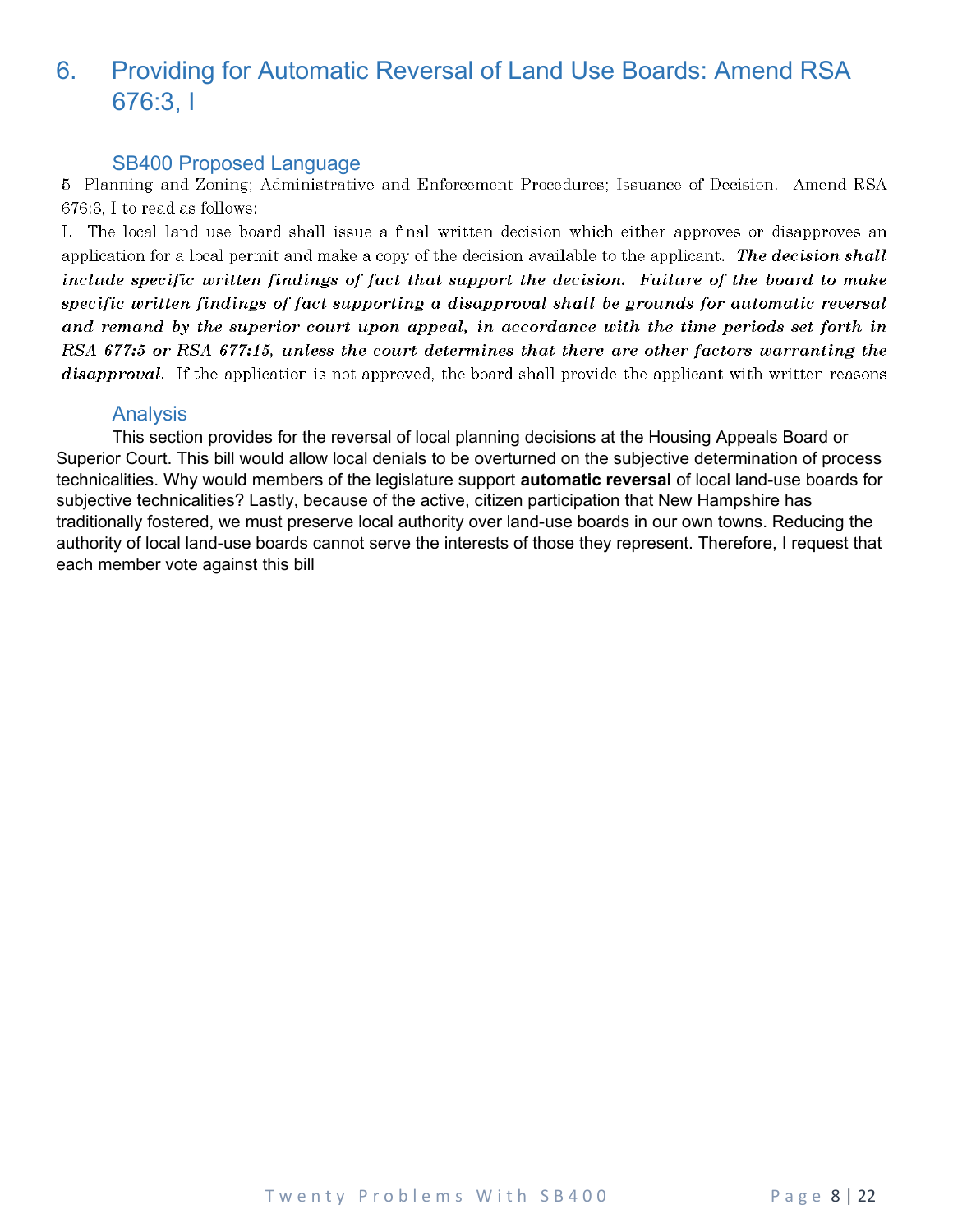### <span id="page-8-0"></span>7. Add a Time Limit to Zoning Board Actions: Amend RSA 674:33

<span id="page-8-1"></span>SB400 Proposed Language<br>6 New Paragraph; Powers of Zoning Board of Adjustment. Amend RSA 674:33 by inserting after paragraph VII the following new paragraph:

VIII. Upon receipt of any application for action pursuant to this section, the zoning board of adjustment shall begin formal consideration and shall approve or disapprove such application within 90 days of the date of receipt, provided that the applicant may waive this requirement and consent to such extension as may be mutually agreeable. If a zoning board of adjustment determines that it lacks sufficient information to make a final decision on an application, the board may, in its discretion, deny the application without prejudice, in which case the applicant may submit a new application for the same or substantially similar request for relief.

#### <span id="page-8-2"></span>Analysis

Here the bill imposes a new time deadline on a ZBA where none existed before. Strict time deadlines are not appropriate or fair, since the size and scope of development proposals varies widely. Ninety days might be reasonable for an application to develop a single house lot, but frequently applications are presented for fifty or more units at a time. These applications often include complicated engineering challenges, such as roads, bridges, and storm water systems. A zoning board should have a sufficient period to thoroughly review and adjudicate applications. Developers may claim that this cost and uncertainty is a burden, but local zoning boards must have time to make informed and careful decisions. If this bill becomes law, the quality of local zoning board decisions will predictably suffer. How could rushing decisions at zoning boards result is better decisions? Who would such a change benefit? It seems developers would benefit at the expense of current residents.

Strict time limits may be unconstitutional under the equal protections clause of the U.S. Constitution. All development applications are unique in size, scope, and characteristics of the land to be developed. Why should the developer of one hundred units receive only ninety days of scrutiny of their application when the developer of one unit receives the same? At a minimum, these time limits should be based on the number of housing units produced, since a one hundred-unit development involves a much more intense engineering review in view of its greater impact on the town.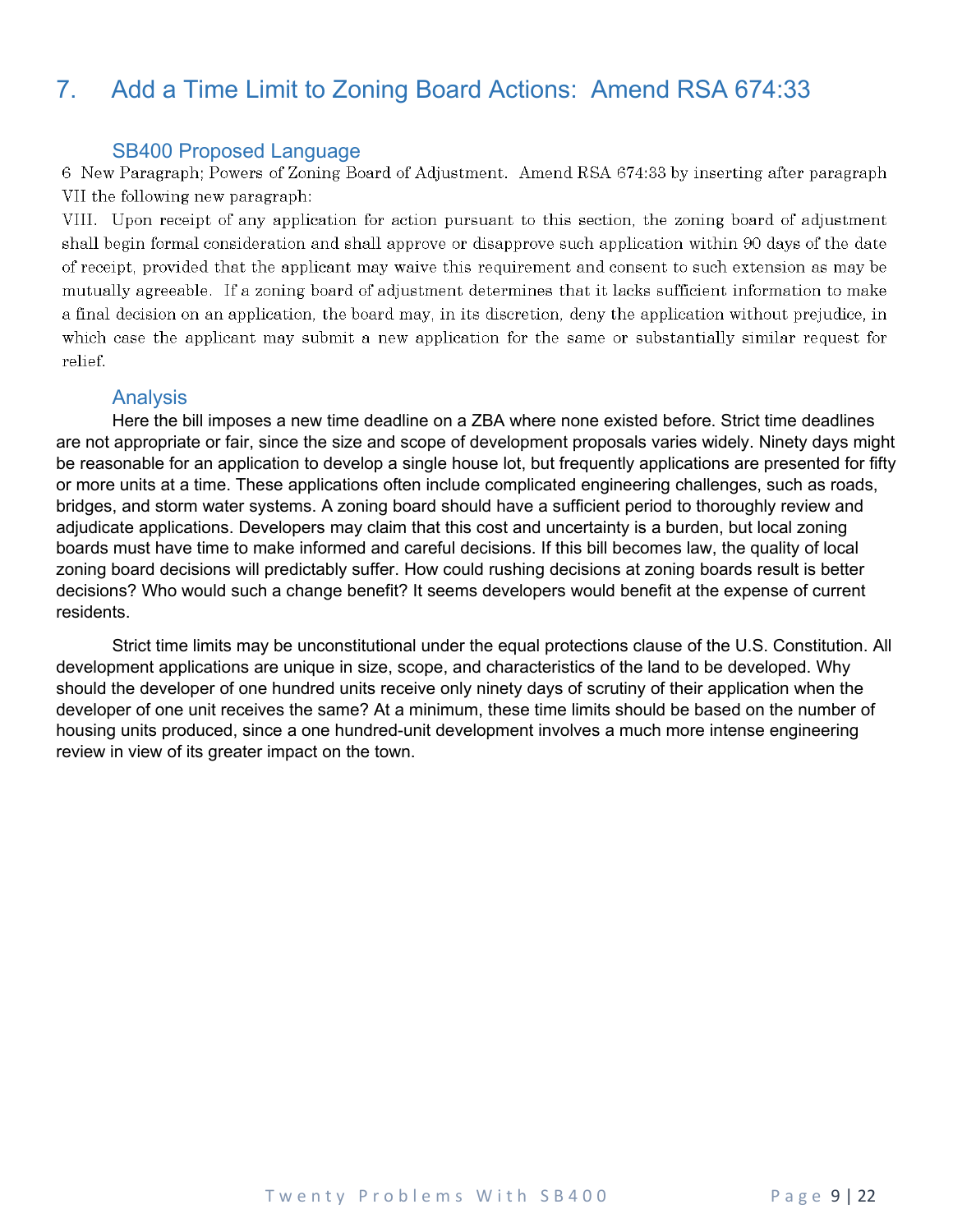### <span id="page-9-0"></span>8. Definition of Workforce Housing: Amend RSA 674:58, IV

### <span id="page-9-1"></span>SB400 Proposed language

IV. "Workforce housing" means housing which is intended for sale and which is affordable to a household with an income of no more than 100 percent of the median income for a 4-person household for the metropolitan area or county in which the housing is located as published annually by the United States Department of Housing and Urban Development. "Workforce housing" also means rental housing which is affordable to a household with an income of no more than 60 percent of the median income for a 3-person household for the metropolitan area or county in which the housing is located as published annually by the United States Department of Housing and Urban Development. Housing developments that exclude minor children from more than 20 percent of the units, or in which more than 50 percent of the dwelling units have fewer than two bedrooms, *or are subject to age restrictions,* shall not constitute workforce housing for the purposes of this subdivision.

#### <span id="page-9-2"></span>Analysis

 New housing, which may be sold at higher prices, causes availability of housing at all price ranges as residents trade up. The state certainly does not need to provide **new** housing at these price-protected levels. Southern New Hampshire is currently experiencing a building boom, and there is no reason to incentivize housing at one-hundred percent of the median income. Please vote against this bill. The state's role is not to pit one generation against another in the housing market.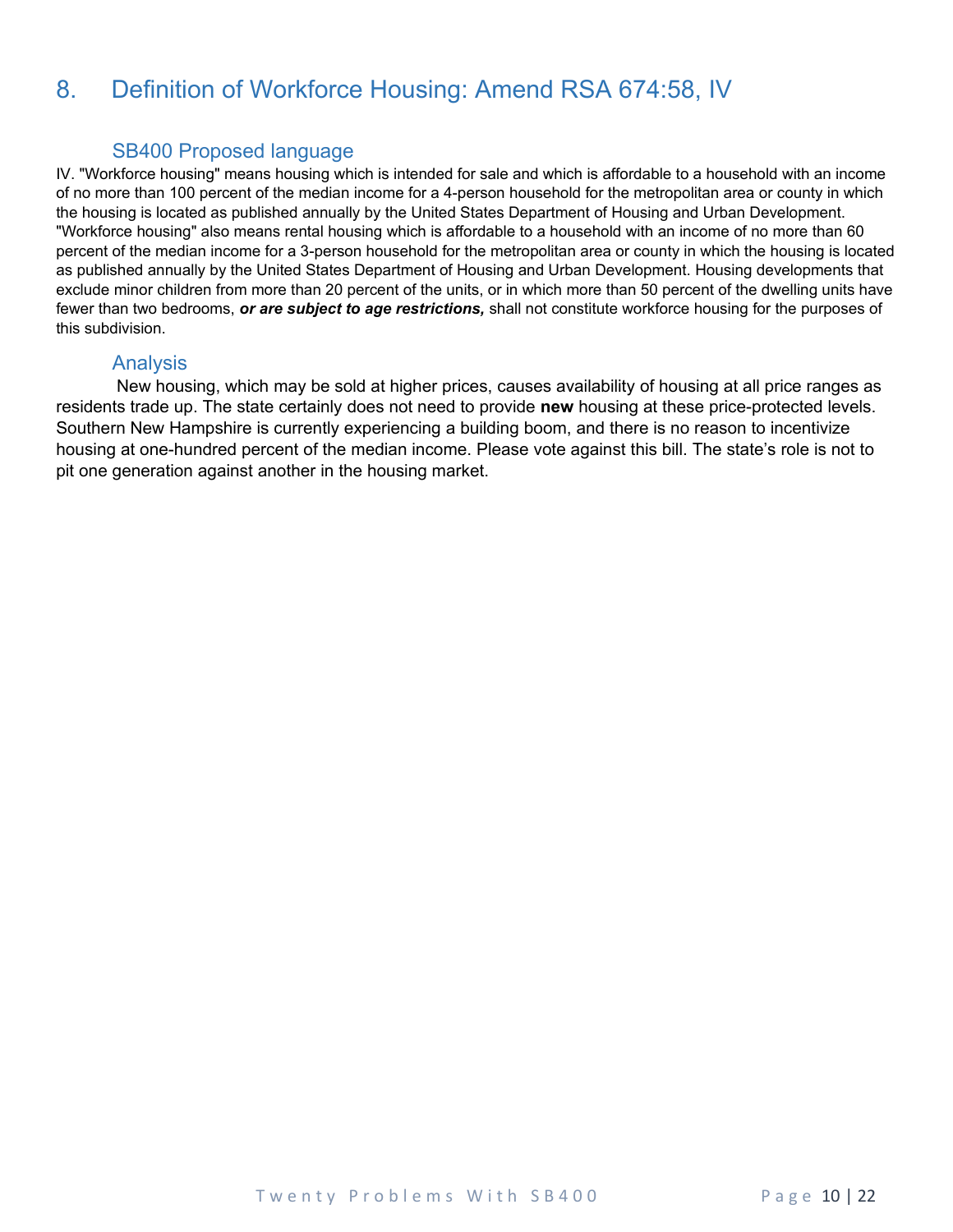### <span id="page-10-0"></span>9. Imposing Time Limits on Planning Board Procedures: Amend RSA 676:4, I(c)

#### <span id="page-10-1"></span>SB400 Proposed Language

8 Planning Board; Board's Procedures on Plats. Amend RSA 676:4, I(c) to read as follows:

The board shall, at the next regular meeting or within 30 days following the delivery of the  $(c)(1)$ application, for which notice can be given in accordance with the requirements of subparagraph (b), determine if a submitted application is complete according to the board's regulation and shall vote upon its acceptance. Upon determination by the board that a submitted application is incomplete according to the board's regulations, the board shall notify the applicant of the determination in accordance with RSA 676:3, which shall describe the information, procedure, or other requirement necessary for the application to be complete. Upon determination by the board that a submitted application is complete according to the board's regulations, the board shall begin formal consideration and shall act to approve, conditionally approve as provided in subparagraph (i), or disapprove within 65 days, subject to extension or waiver as provided in subparagraph (f). [Upon failure of the board to approve, conditionally approve, or disapprove the application, the selectmen or city council shall, upon request of the applicant, immediately issue an order directing the board to act on the application within 30 days. If the board determines that it lacks sufficient information to make a final decision on an application, the board may, in its discretion, deny the application without prejudice, in which case the applicant may resubmit the same or a substantially similar application. If the planning board does not act on the application within that  $[3\theta \frac{1}{2}$  65-day time period, then [within 40 days of the issuance of the order,] the selectmen or city council shall certify on the applicant's application that the plat is approved pursuant to this paragraph within those 40 days the selectmen or city council has identified in writing some specific subdivision

regulation or zoning or other ordinance provision with which the application does not comply]. Such a certification, citing this paragraph, shall constitute final approval for all purposes including filing and recording under RSA 674:37 and 676:18, and court review under RSA 677:15.

(2) Failure of the selectmen or city council to fissue an order to the planning board under subparagraph  $(1)$ , or to certify approval of the plat upon the planning board's failure to [comply with the order,] act within *the required time period* shall constitute grounds for the superior court, upon petition of the applicant, to issue an order approving the application [if the court determines that the proposal complies with existing subdivision regulations and zoning or other ordinances]. The superior court shall act upon such a petition within 30 days. If the court determines that the failure of the selectmen or the city council to act was not justified, the court may order the municipality to pay the applicant's reasonable costs, including attorney's fees, incurred in securing such order.

9 Planning Board; Board's Procedures on Plats. Amend RSA 676:4, I(f) to read as follows:

[The planning board may apply to the selectmen or city council for an extension not to exceed an  $(f)$ additional 90 days before acting to approve or disapprove an application.] The applicant may waive the

#### <span id="page-10-2"></span>Analysis

As with ZBA restrictions, this section of the bill removes the ability of planning boards and select boards to extend the duration of development proposal review. Once again, the strict time deadlines are not appropriate or fair. The size and scope of development proposals varies widely. As previously stated, applications for large residential developments are often much more complicated than applications for a few homes. As such, they commensurately require more time and have larger impacts on the municipalities they are sited in. They include complicated engineering challenges, such as roads and bridges, as well as storm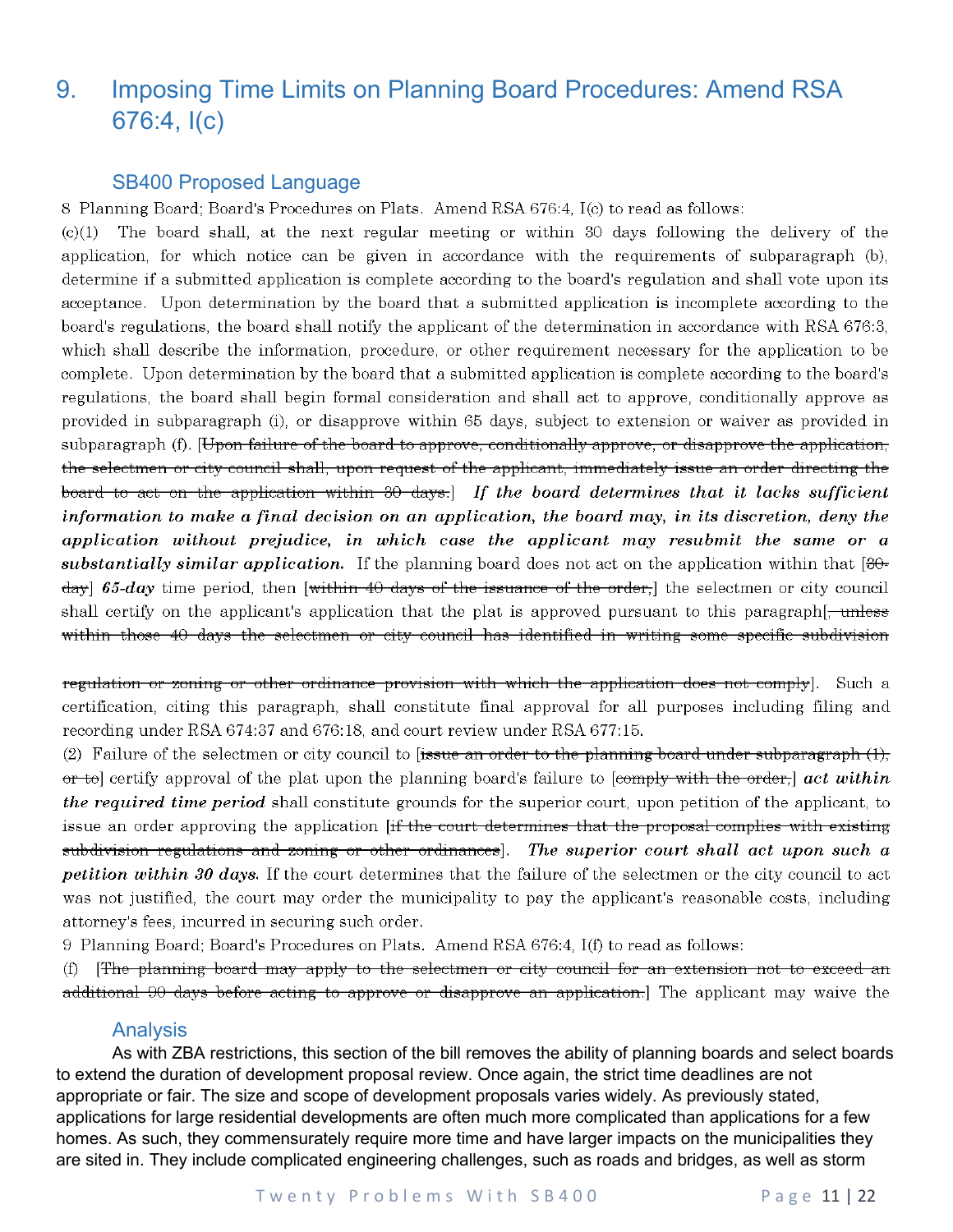water systems. It is reasonable and fair to allow the planning board enough time to review and adjudicate these applications accordingly. Developers claim this cost and uncertainty is a burden, but it is justified to allow local planning boards to make informed and carefully considered decisions. If this bill becomes law, the quality of local planning board decisions will be compromised. How could a strict time limit result in better decisions?

These strict time limits for planning boards and select boards, as discussed previously regarding the ZBA, may be unconstitutional under the equal protections clause of the U.S. constitution. All development applications are unique in size, scope and land being developed; more complex or less complex projects should receive commensurate attention. This is not the case if the same time period for review and approval is allotted for each.

As with ZBA time restraints, the new provision for planning boards and select boards will allow developers to bring the same project back to planning boards repeatedly. This is an unreasonable encumbrance on the abutters and town residents, who will be burdened with fighting developments multiple times. This provision is also sure to bog down local planning board agendas with repeat cases. Again, we see a benefit to developers at the expense of town residents and another blow to local zoning board authority. Please do not allow this bill to become law.

Currently, once an application is heard and denied at the planning board, it cannot be brought up again, based on the New Hampshire Supreme Court decision in Fisher vs City of Dover. The language of SB400 will allow developers to resubmit the same project back to the planning board after a denial. This is an unreasonable drain on abutters and town residents who must resort to fighting the same development multiple times. This provision is also sure to overload local planning board agendas with repeat cases. Again, this presents a significant benefit to developers at the expense of town residents and local zoning boards. Please do not allow this bill to become law.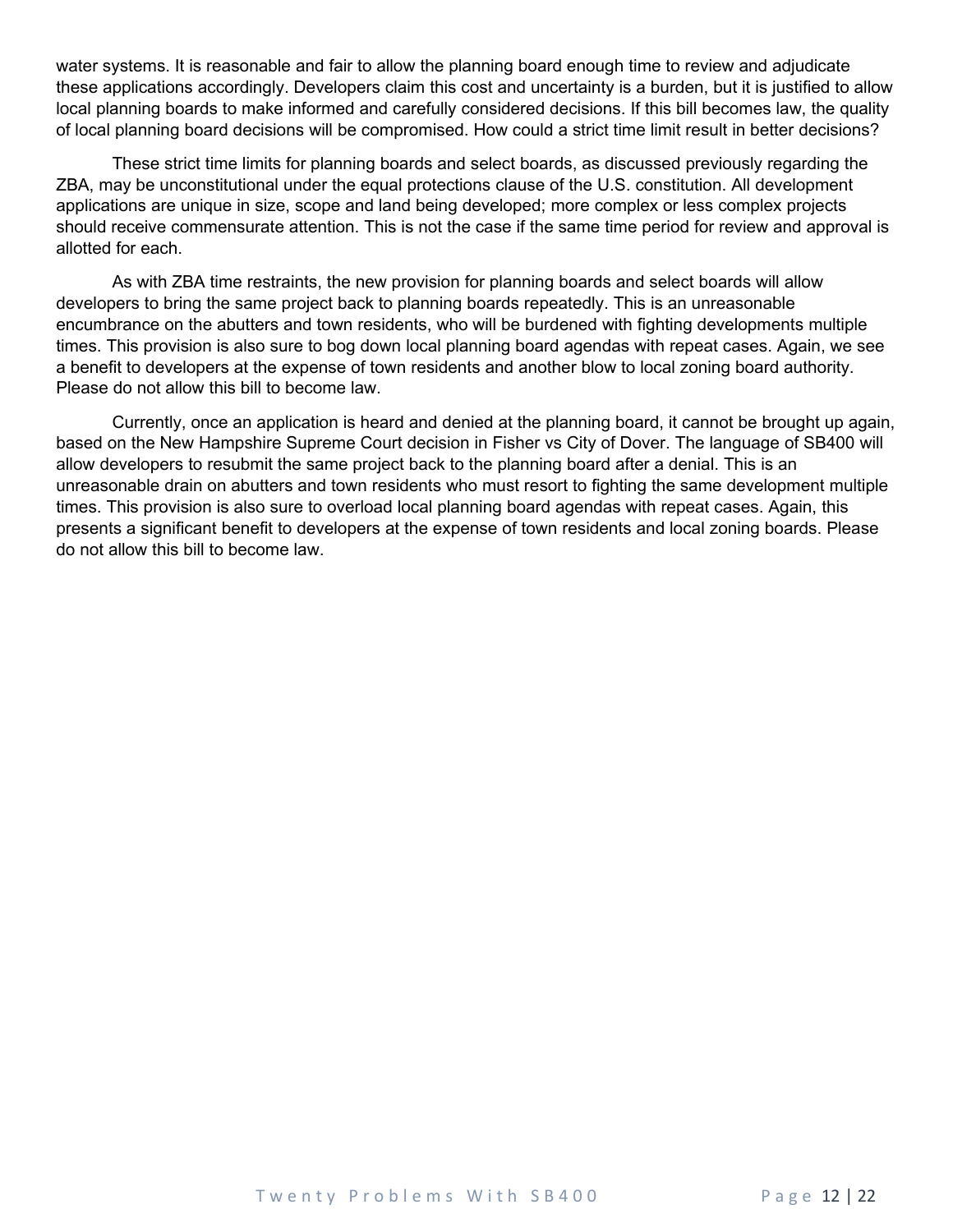### <span id="page-12-0"></span>10. Removing the Courts Ability to Uphold Local Zoning Ordinance: Amend RSA 676:4, I(c)

#### <span id="page-12-1"></span>SB400 Proposed Language

(2) Failure of the selectmen or city council to fissue an order to the planning board under subparagraph  $(1)$ , or to certify approval of the plat upon the planning board's failure to [comply with the order,] act within *the required time period* shall constitute grounds for the superior court, upon petition of the applicant, to issue an order approving the application [if the court determines that the proposal complies with existing subdivision regulations and zoning or other ordinances]. The superior court shall act upon such a petition within 30 days. If the court determines that the failure of the selectmen or the city council to act was not justified, the court may order the municipality to pay the applicant's reasonable costs, including attorney's fees, incurred in securing such order.

#### <span id="page-12-2"></span>Analysis

Removing the court's authority to review compliance with zoning ordinances that town residents have enacted, shows blatant disregard for the democratic process. Why prevent the court from confirming or denying a proposal that meets an ordinance that voters have approved? Please vote against this bill to protect the power of local citizens to pass local zoning ordinances within all of our towns.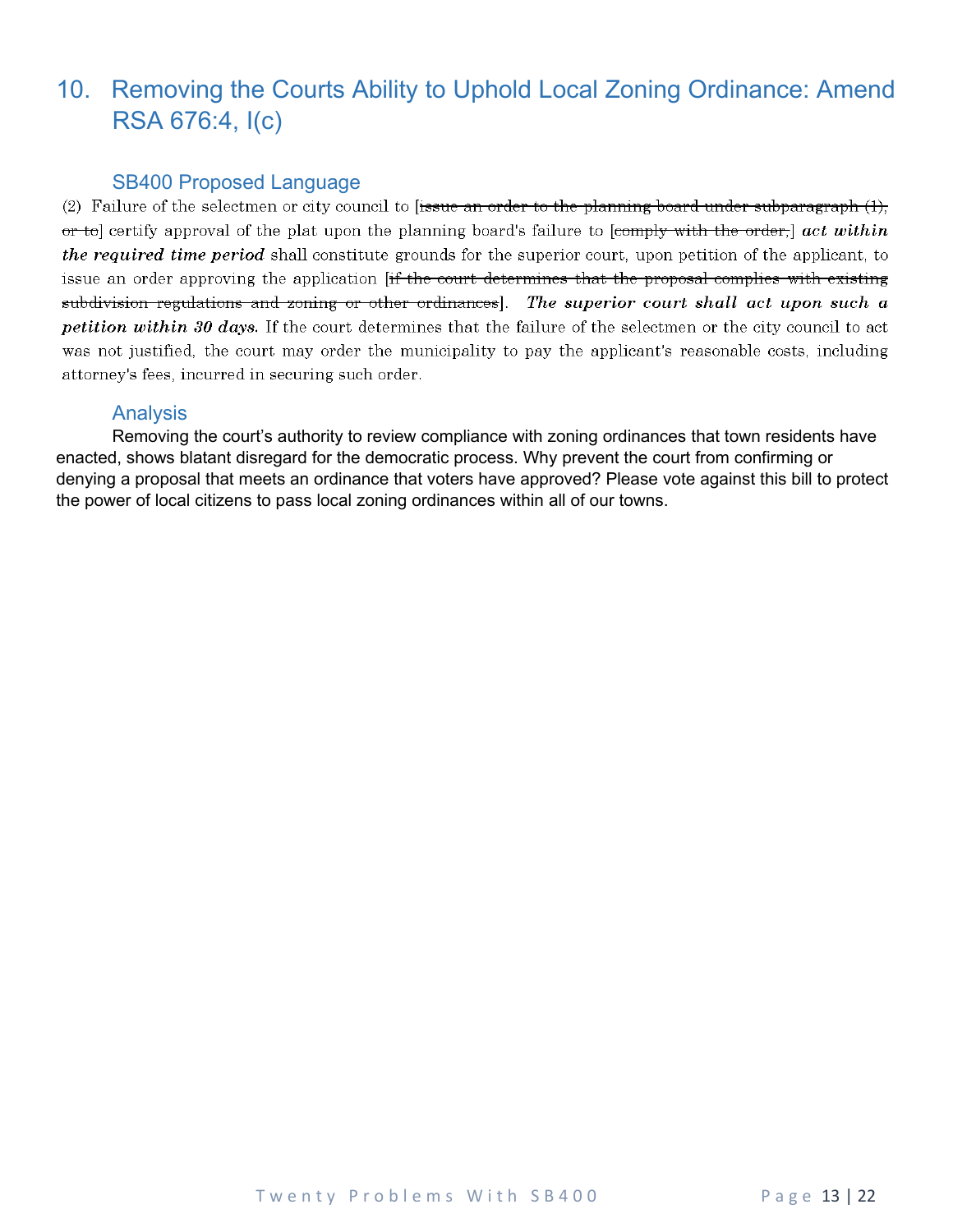### <span id="page-13-0"></span>11. Directing the Superior and Supreme Courts Calendar: Amend RSA 677:15, IV-V

#### SB400 Proposed Language

<span id="page-13-1"></span>10 Planning and Zoning; Rehearing and Appeal Procedures; Court Review. Amend RSA 677:15,

IV-V to read as follows:

IV. [The court shall give any hearing under this section priority on the court calendar.]

**Whenever an appeal to the superior court is initiated under this section, the court shall give the appeal priority on its calendar. Within 10 days of the certified record being filed with the court, the court shall schedule a hearing to be held within 90 days unless extended by agreement of all parties or by motion. The appellant shall file an opening brief 60 days before the hearing. The appellee shall file a response brief 30 days before the hearing. The appellant may file a reply brief 15 days before the hearing. The court shall issue a decision within 60 days after the hearing, unless the court has received an extension from the chief justice of the superior court.**

V. The court may reverse or affirm, wholly or partly, or may modify the decision brought up for review when there is an error of law or when the court is persuaded by the balance of probabilities, on the evidence before it, that said decision is unreasonable. Costs shall not be allowed against the municipality unless it shall appear to the court that the planning board acted in bad faith or with malice in making the decision appealed from.

**VI. Whenever an appeal to the supreme court is initiated after superior court review, the supreme court shall give the appeal priority on its calendar and shall issue a final decision within 90 days of the date upon which oral argument has been conducted.**

**677:5 Priority. [**Any hearing by the superior court upon an appeal under RSA 677:4 shall be given priority on the court calendar. ]**Whenever an appeal to the superior court is initiated under RSA 677:4, the court shall give the appeal priority on its calendar. Within 10 days of the certified record being filed with the court, the court shall schedule a hearing to be held within 90 days unless extended by agreement of all parties or by motion. The appellant shall file an opening brief 60 days before the hearing. The appellee shall file a response brief 30 days before the hearing. The appellant may file a reply brief 15 days before the hearing. The court shall issue a decision within 60 days after the hearing, unless the court has received an extension from the chief justice of the superior court.**

#### <span id="page-13-2"></span>Analysis

 Why should developers have an expedited path through the courts? There are many important cases to be heard. Housing development is low on the list of priorities, compared to crime and other matters, and I hold that the latter should have higher priority. I hope members of the state legislature can see that dictating the court's schedule is unwise at least. Please vote no on SB400.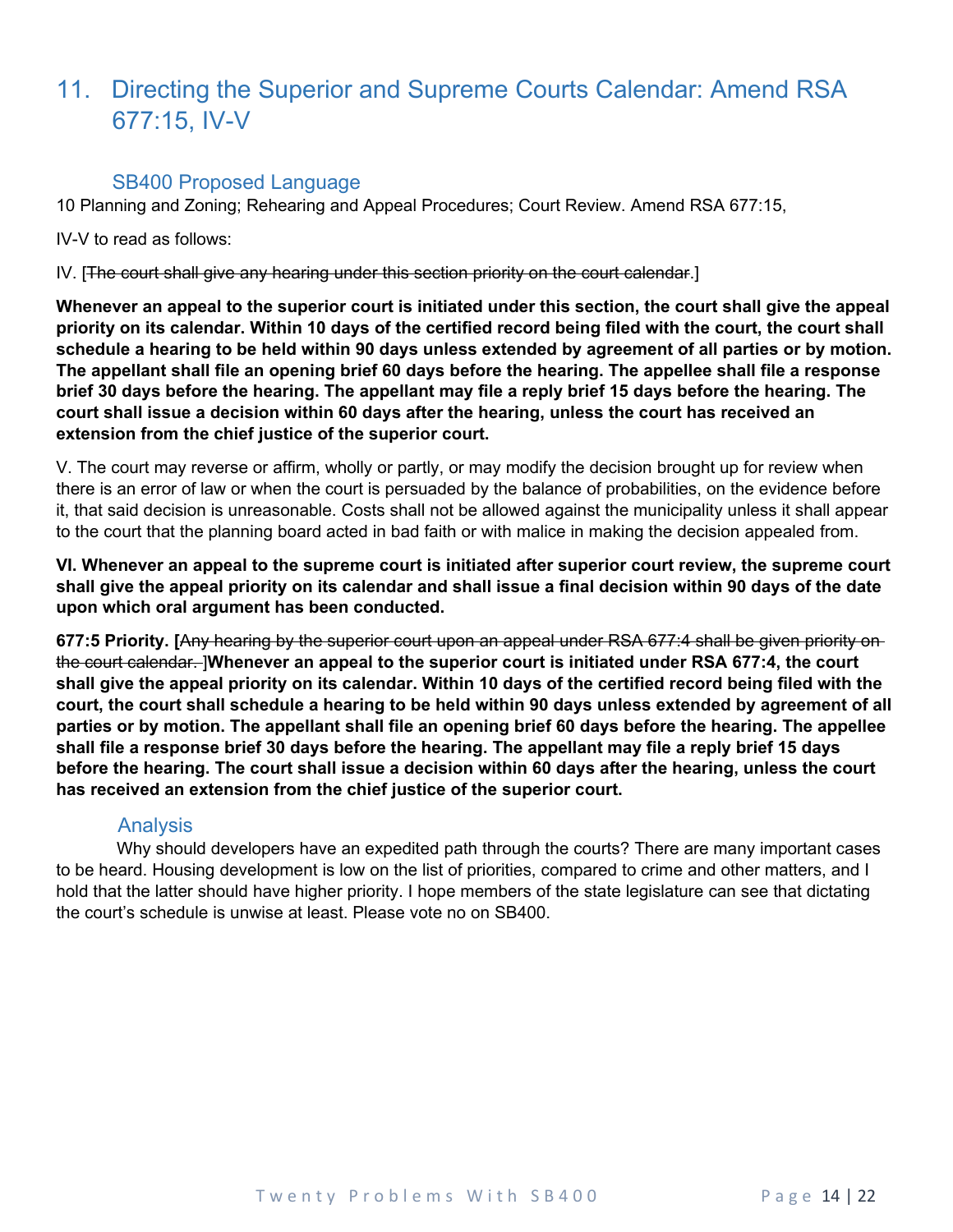### <span id="page-14-0"></span>12. Imposing Costs on Abutters to Access the Judicial System: Amend RSA 677

#### SB400 Proposed Language

<span id="page-14-1"></span>12 New Subdivision; Fee Shifting and Posting of Bond. Amend RSA 677 by inserting after section 19 the following new subdivision:

Fee Shifting and Posting of Bond

677:20 Fee Shifting and Posting of Bond.

I. Whenever an appeal to the superior court is initiated under this chapter, the court may in its discretion require the person or persons appealing to file a bond with sufficient surety for such a sum as shall be fixed by the court to indemnify and save harmless the person or persons in whose favor the decision was rendered from damages and costs which he or she may sustain in case the decision being appealed is affirmed.

#### <span id="page-14-2"></span>Analysis

A bond would be required to access justice in the courts. The spoils of development will always provide sufficient profits to provide for such a bond. However, abutters and town residents cannot easily afford such costs and cannot count on density bonuses to defray costs of fighting a development. Do you think it is right to force an abutter to put up a bond just to appeal a decision that may have been wrongly decided? What problem is this trying to solve? This seems to be a means that will allow moneyed-development interests preferential treatment over middle-class abutters. As residents, we are all abutters. Do you think this is fair? Do you want to degrade your own access to the court system? Please vote against this bill. You might be an abutter whose access to the courts is diminished by it.

### <span id="page-14-3"></span>13. Different Standard of Justice for Developers verses Planning Boards: Amend RSA 677

#### SB400 Proposed Language

<span id="page-14-4"></span>II. In any appeal initiated under this chapter the court may, subject to the provisions of this paragraph or any other provision of law, award attorney's fees and costs to the prevailing party. Costs and attorney's fees shall not be allowed against a local land use board unless it shall appear to the court that the board, in making the decision from which the appeal arose, acted with gross negligence, in bad faith, or with malice. Costs and attorney's fees shall not be allowed against the party appealing from the decision of a local land use board unless it shall appear to the court that said party acted in bad faith or with malice in appealing to court.

#### **Analysis**

<span id="page-14-5"></span>This language applies a different standard of justice to developers than to planning boards. Notice that developers are free of the consideration of **gross negligence**. It seems that the intent of this language is to provide a lever that lawyers will use against planning boards. Here again, why would you consider reducing the authority of your local planning board? Have you seen problems with their decisions? Have you seen them issuing decisions that are grossly negligent? Please act to defend local zoning authority and vote no on this bill.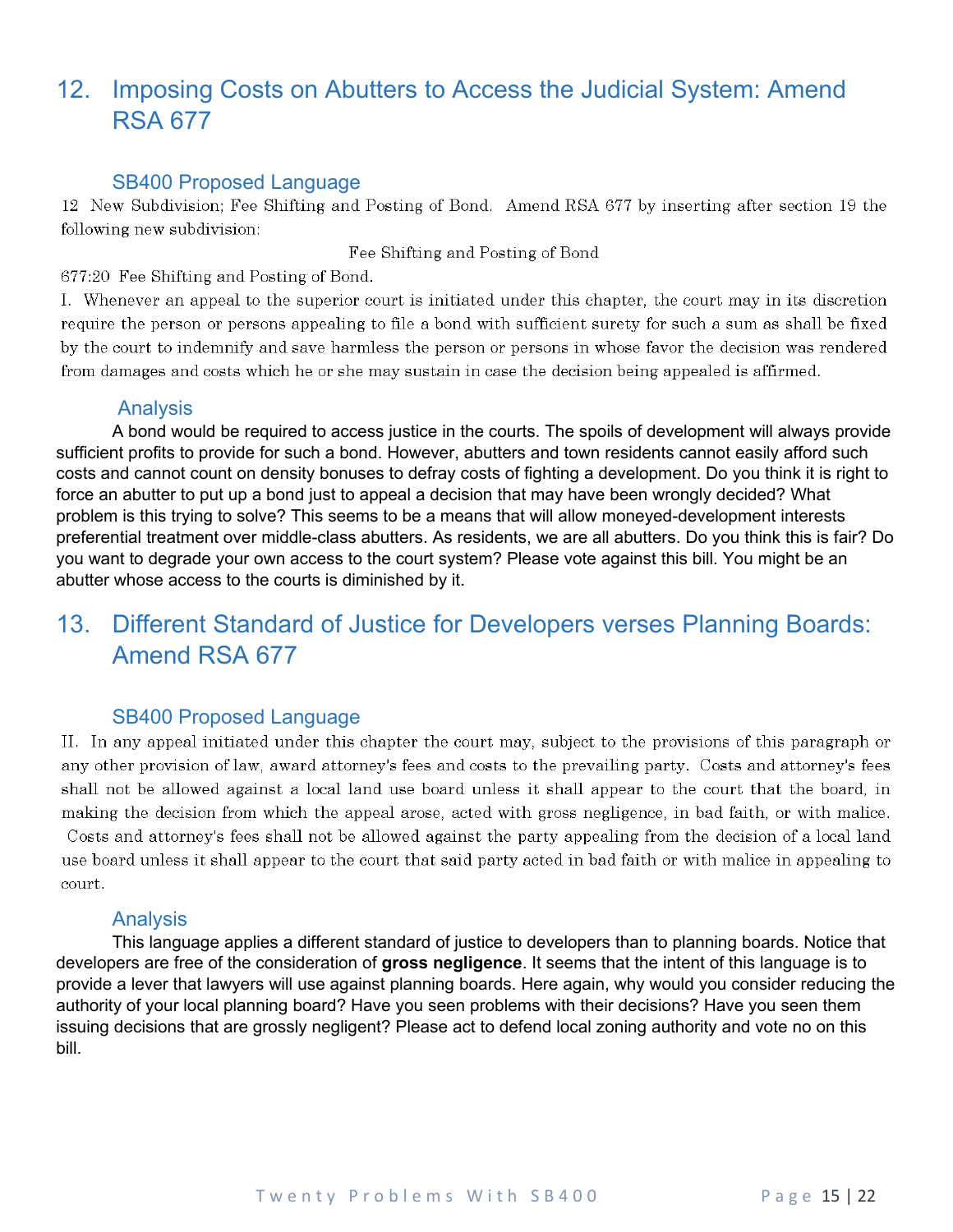### <span id="page-15-0"></span>14. Defining "Public Use" as private land development: Amend RSA 162- K:2, IX

#### SB400 Proposed Language

<span id="page-15-1"></span>IX-a. "Public use" means:

(a)(1) The possession, occupation, and enjoyment of real property by the general public or governmental entities[;] .

(2) The acquisition of any interest in real property necessary to the function of a public or private utility or common carrier either through deed of sale or lease[;] .

(3) The acquisition of real property to remove structures beyond repair, public nuisances, structures unfit for human habitation or use, and abandoned property when such structures or property constitute a menace to health and safety[; and] .

(4) Private use that occupies an incidental area within a public use; provided, that no real property shall be condemned solely for the purpose of facilitating such incidental private use.

**(5) The acquisition of real property to construct housing units which meet the definition of workforce housing contained in RSA 674:58, IV, whether or not such construction results from private development or private commercial enterprise. The municipality shall not acquire property for this purpose through the powers of eminent domain.**

(b) Except as provided in subparagraphs (a)(2), [and] (4), **and (5)** of this paragraph, public use shall not include the public benefits resulting from private economic development and private commercial enterprise, including increased tax revenues and increased employment opportunities.

14 Municipal Economic Development and Revitalization Districts; District Establishment and Development Programs; Authority to Acquire, Construct, and Promote Residential Development and Housing Stock. Amend RSA 162-K:6, III(h) and (i) to read as follows:

(h) Lease all or portions of basements, ground and second floors of the public buildings constructed in the district; [and]

(i) Negotiate the sale or lease of property for private development if the development is consistent with the development program for the district[.] **; and**

#### **(j) Acquire, construct, reconstruct, improve, alter, extend, operate, maintain or promote residential developments aimed at increasing the available housing stock within the municipality.**

#### Analysis

<span id="page-15-2"></span>Item (5) redefines the construction of **private houses as public use!!!** I have avoided hyperbole in responding to each change of SB400, but the term crony capitalism seems to fit this well. Will you allow this to become the law of the land? Do you think tax breaks should be provided to private developers? How will the administration of this redistribution of taxes be fairly controlled? Has anyone justified why such drastic changes are needed. I cannot understand how the state tax breaks for private developers can be fair to residents of towns and municipalities, who have paid taxes. Please vote against this bill to prevent state government from underwriting redistribution of wealth to private developers of high-density housing!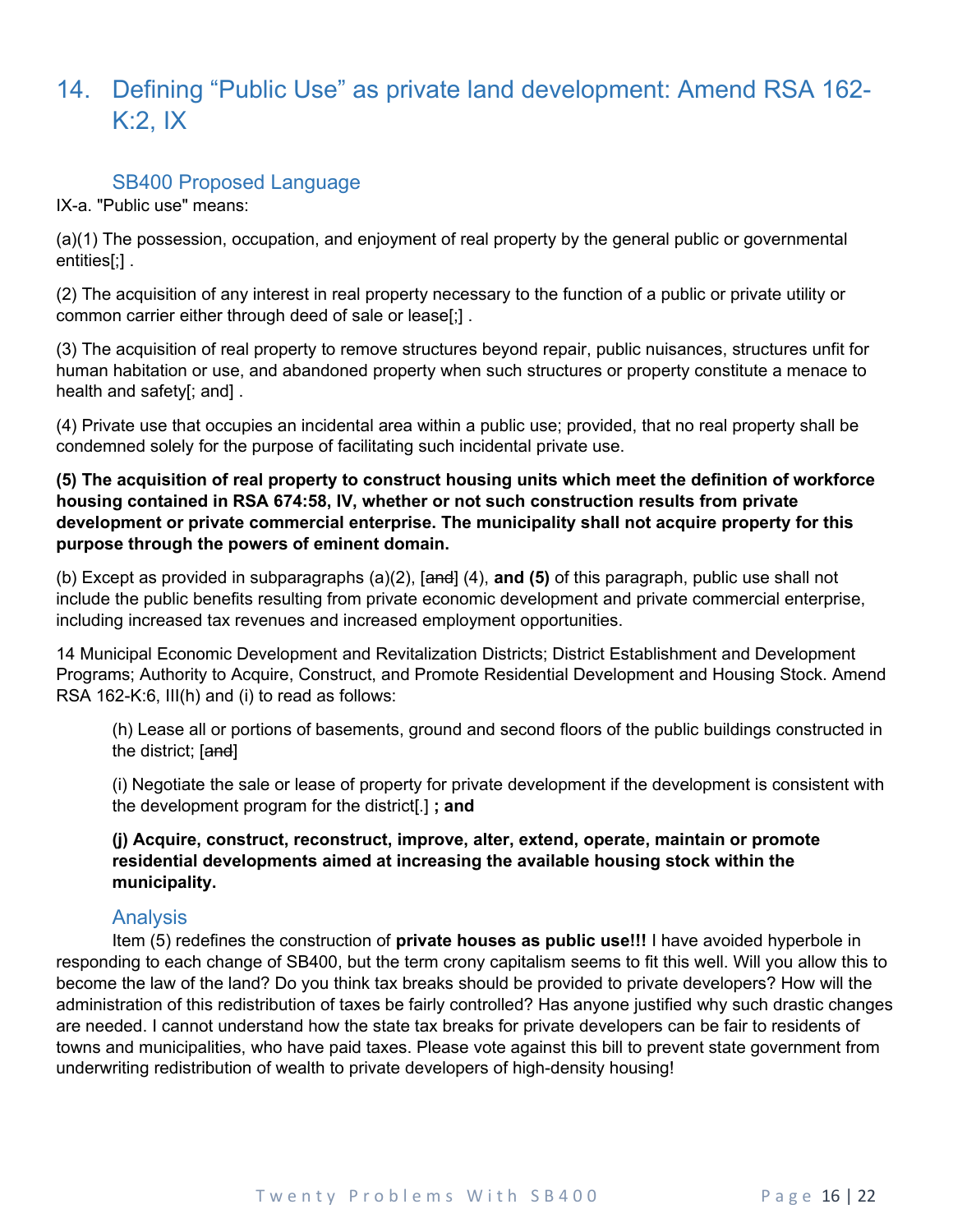## <span id="page-16-0"></span>15. Extending the duration of tax breaks to private developers: Amend RSA 79-E:5, II

#### SB400 Proposed Language

<span id="page-16-1"></span>II. The governing body may, in its discretion, add up to an additional [2] **4** years of tax relief for a project that results in new residential units and up to [4] **an additional 8** years for a project that includes [affordable] housing **that meets the definition of workforce housing in RSA 674:58, IV, and up to additional 8 years for a project that includes residential units located on the second story or higher of a building**

#### Analysis

<span id="page-16-2"></span>Here again the bill provides more tax breaks to urbanize towns by adding high-density housing. Historic towns deserve preservation, not urbanization. Allowing the duration of tax breaks to be extended increases redistribution of taxation in a way that unfairly promotes urbanization in New Hampshire. Why should a project creating new residential units be exempt from taxes due to renovation? Why should this cost be permitted to be borne by long time existing residents for periods of up to eight years? There is no cause to promote urbanization. Housing projects should pay their fair share of taxes. They certainly bring more costs for school services and public safety. What would justify such a lucrative tax break for developers? Justice must be a consideration. It seems the language of SB400 here again discards justice in favor of subsidies to developers Please vote this bill as inexpedient to legislate in order to defend small towns in New Hampshire!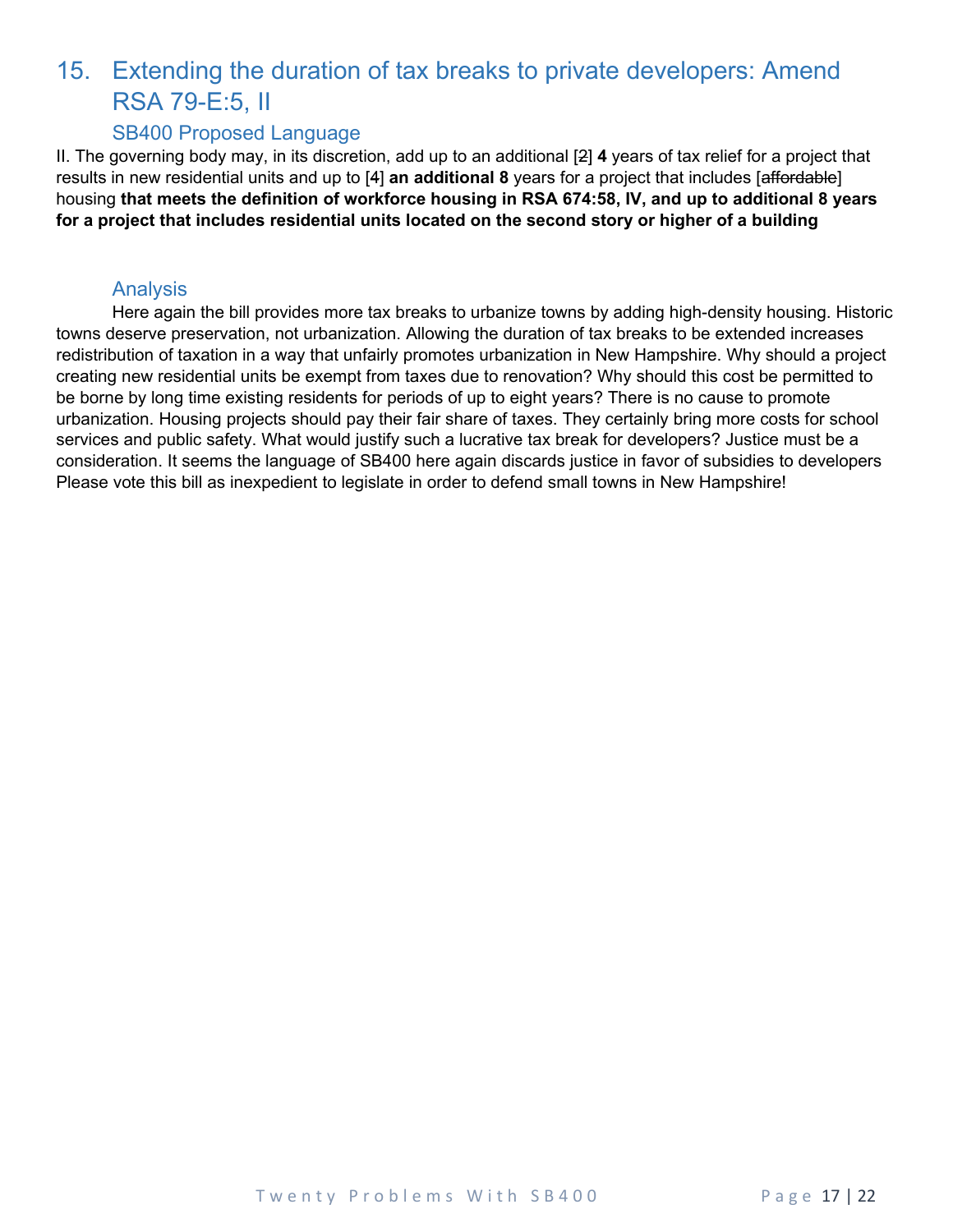### <span id="page-17-0"></span>16. Office of Planning and Development to develop a certification program: Amend RSA 12-0

#### SB400 Proposed Language

<span id="page-17-1"></span>16 New Subdivision; New Hampshire Housing Champion Certification. Amend RSA 12-O by inserting after section 64 the following new subdivision:

New Hampshire Housing Champion Certification 12-O:65 New Hampshire Housing Champion Certification.

I. The office of planning and development shall develop a New Hampshire housing champion certification program for all qualifying municipalities. The office of planning and development shall adopt rules to establish qualifications and procedures for a municipality to earn the New Hampshire housing champion certification. The procedure for a municipality to earn the New Hampshire housing champion certification shall be based on a scoring system.

#### Analysis

<span id="page-17-2"></span>Why would such authority be delegated to unelected bureaucrats? The legislature's role is to write the laws. Allowing unelected officials at Office of Planning and Development to decide on how millions of dollars of tax breaks will be apportioned is irresponsible. Why should the legislature delegate its authority? This proposal is primed for corruption. If the legislature feels such a system is necessary, it should propose and enact one as a statute. In that way, at least the process would be conducted by elected officials accountable to the people. Please vote against this bill, if only to preserve your own authority as elected state representatives. It is your duty to determine the distribution of taxation, not the unelected Office of Planning and Development.

### <span id="page-17-3"></span>17. What preferential treatment will be afforded for urbanizing? Amend RSA 12-O

#### SB400 Proposed Language

<span id="page-17-4"></span>*II. The New Hampshire housing champion certification program shall be voluntary. Each municipality shall* have the option, in its sole discretion, to apply to the office of planning and development to receive the New *Hampshire housing champion certification. In exchange for housing champion certification, a municipality shall receive preferential access to state resources including, but not limited to, discretionary state infrastructure funds, as available.*

#### Analysis

<span id="page-17-5"></span>Why should the Office of Planning and Development be put in charge of determining preferential access to state resources? How could this be fair to rural towns that choose not to urbanize? The language of this bill sets up a resource allocation battle between rural towns and cities. Is that what you wish to promote? Shouldn't all of the state have equal access to state resources? Please vote against this bill to preserve unity of the state's rural towns and cities.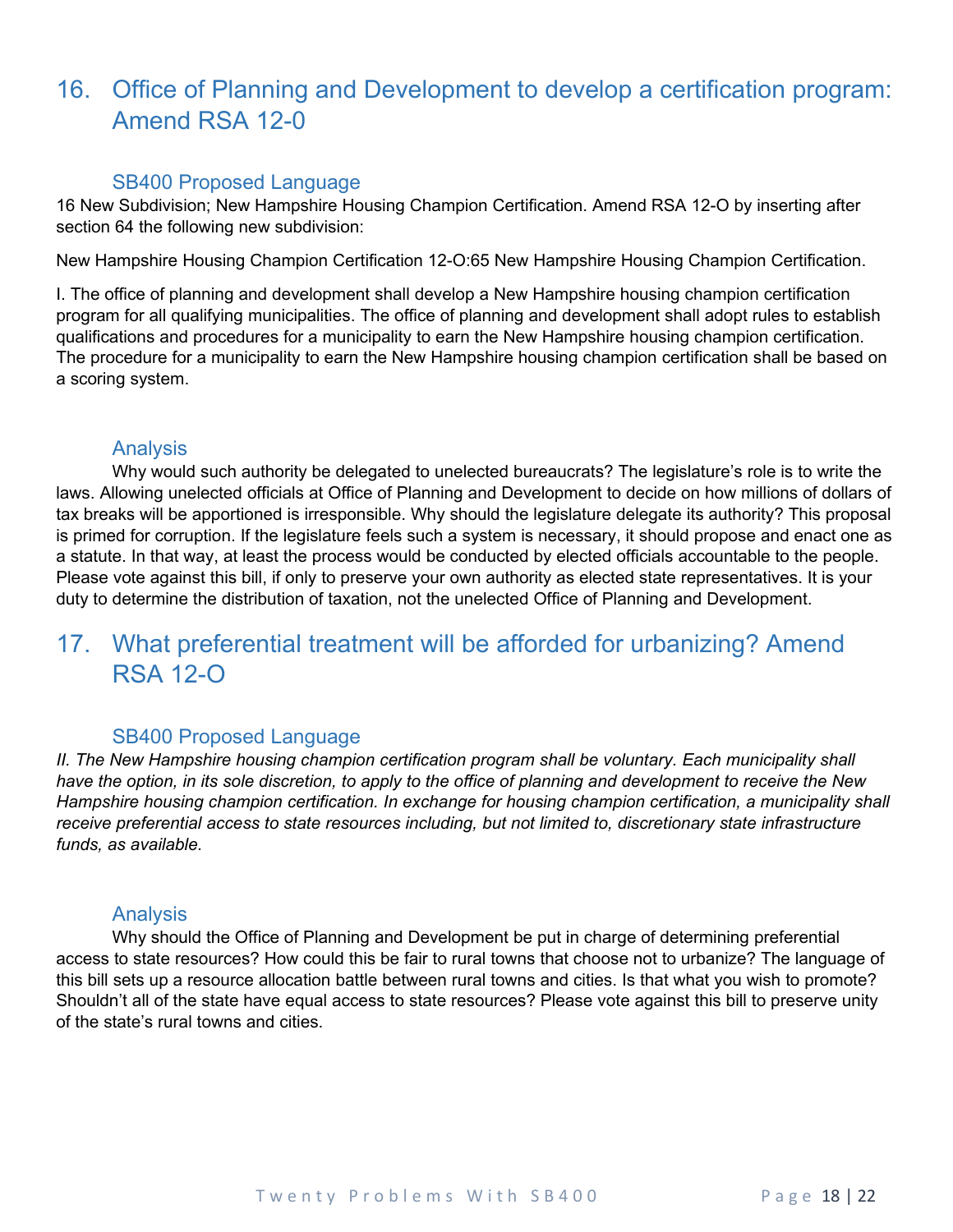### <span id="page-18-0"></span>18. Complying with the law is not enough to get access to state funds: Amend RSA 12-O

#### SB400 Proposed Language

<span id="page-18-1"></span>III. Qualifications to receive the New Hampshire housing champion certification shall include, but are not limited to:

(a) Adoption of such land use regulations and ordinances which the office of strategic initiatives determines to be necessary to promote the development of workforce housing, as that term is defined in RSA 674:58, and other types of housing necessary for the economic development of the state. In this paragraph, "land use regulations and ordinances" shall include, but are not limited to, innovative land use controls described in RSA 674:21.

#### Analysis

<span id="page-18-2"></span>Here again, the bill grants the office of Planning and Development the power to determine a municipality's access to its justly deserved tax revenue. The language even allows the Office of Planning and Development to determine that a municipality must go above and beyond the requirements of the Workforce Housing law in order to receive preferential treatment and tax breaks. What justifies giving this authority to the Office of Planning and Development? Why not clearly spell out the requirement in the bill? Allowing the requirements to be open-ended like this will allow the "goal posts" to be changed perpetually in the future. In addition, it will be set by the unelected members of the Office of Planning and Development. Do you think that is good legislation? Should not the power to distribute taxes be exercised only by elected officials accountable to the voters? This is a fundamental principle of our government. Please vote against this bill to protect the fundamental tenets of our state government.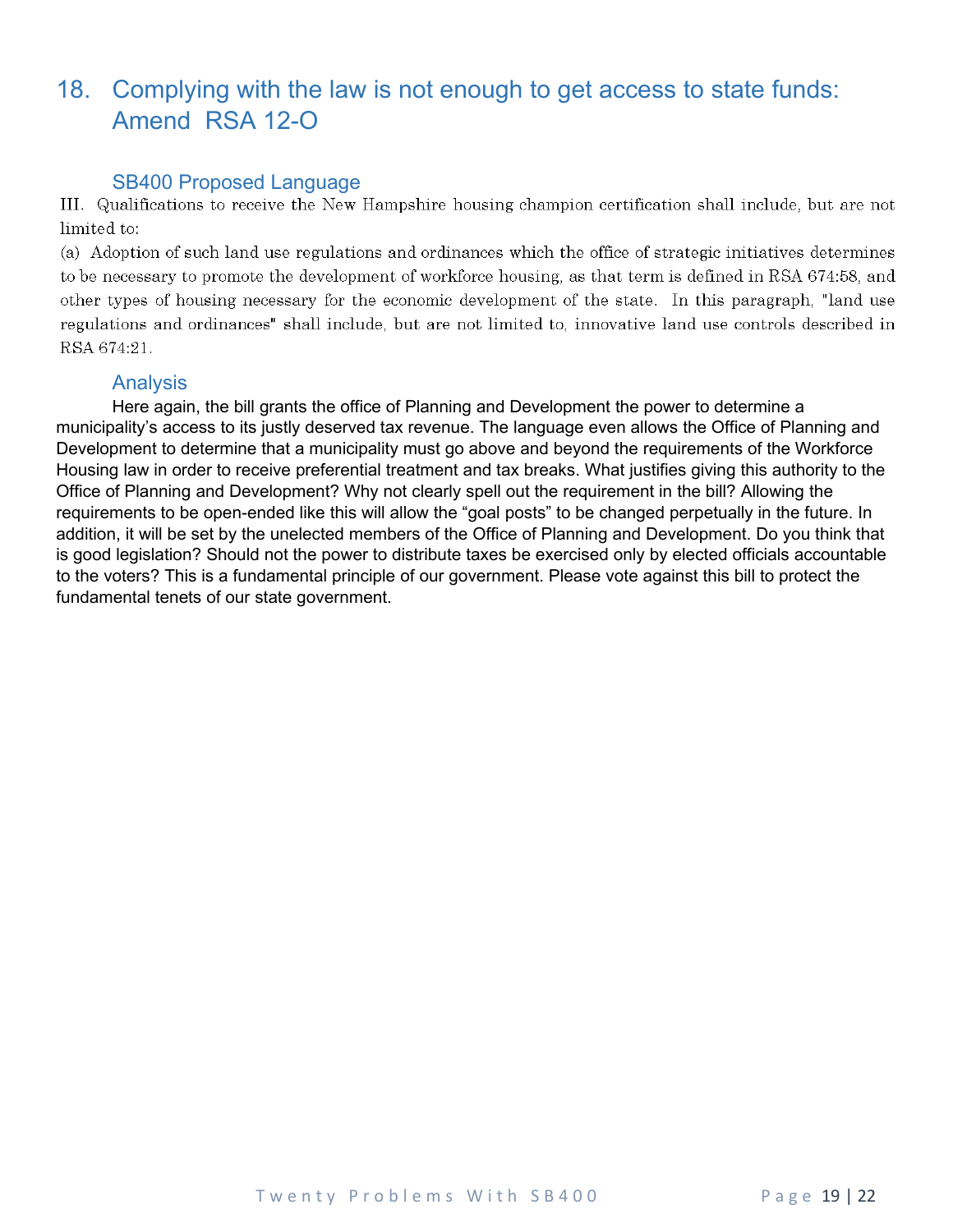### <span id="page-19-0"></span>19. Training required in order to obtain certification: Amend RSA 12-O

#### SB400 Proposed Language

<span id="page-19-1"></span>III. Qualifications to receive the New Hampshire housing champion certification shall include, but are not limited to:

(c) Training of planning board and zoning board of adjustment members using training materials and programs, including online materials and programs, provided by the office of planning and development pursuant to RSA 673:3-a; or training materials and programs, including online materials and programs, provided by the New Hampshire Municipal Association, that cover the processes, procedures, regulations, and statutes related to the board on which the member serves; or any other training materials and programs, including online materials and programs, approved by the office of planning and development, that cover the processes, procedures, regulations, and statutes related to the board on which the member serves.

#### Analysis

<span id="page-19-2"></span>Requiring training from the Office of Planning and Development or New Hampshire Municipal Association in order to access state funding is inappropriate. Requiring training of land-use board members will further serve to concentrate undue power and influence in the OPD, since housing champion status will favor lax regulation of high-density development. This will be a blow to the integrity and autonomy of state and local governments. Please vote against this bill in order to preserve the integrity of and authority of government and to prevent the conflict-of-interest it would promote.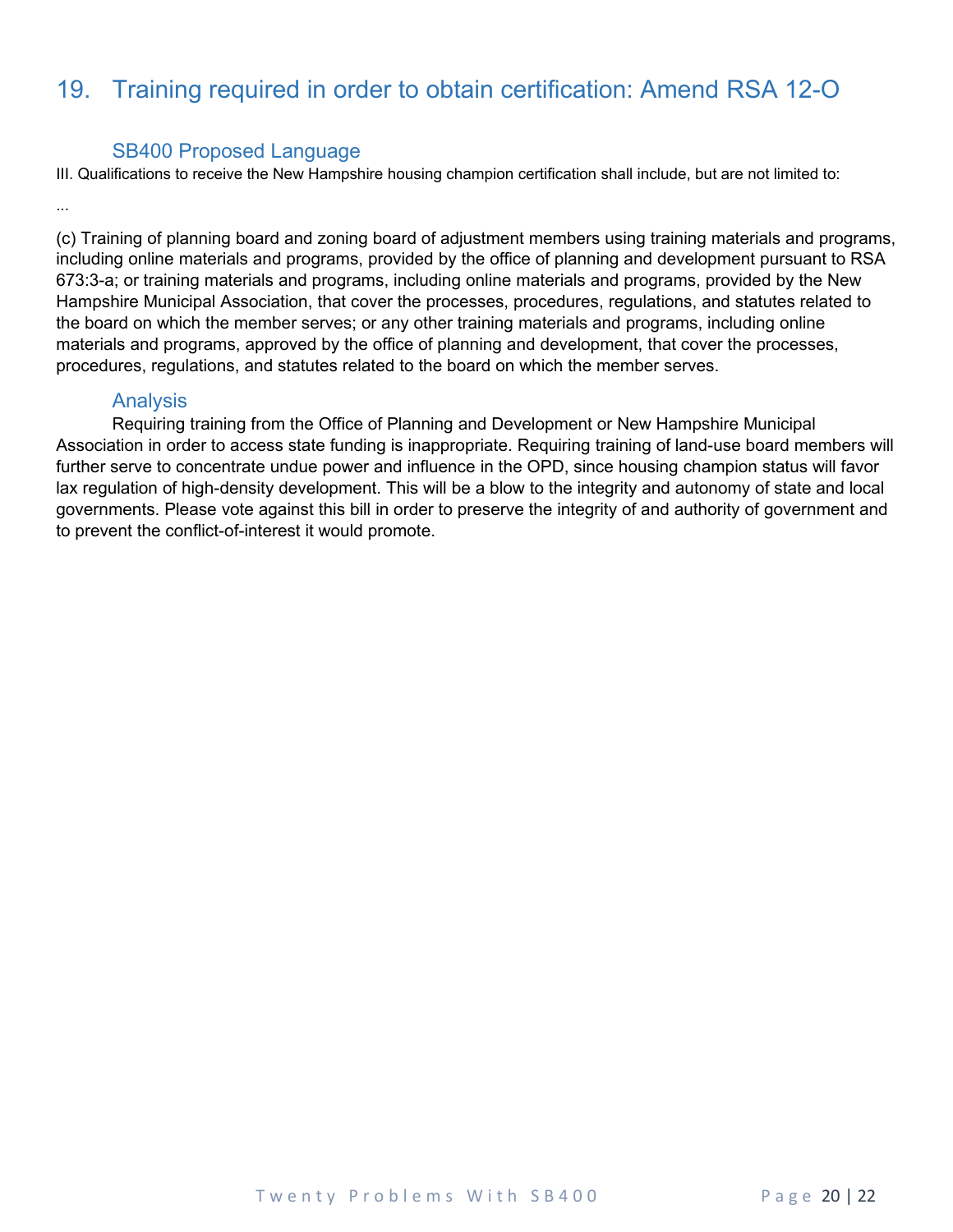### <span id="page-20-0"></span>20. An unelected board without dominated by special interest Amend RSA 12-O

### SB400 Proposed Language

<span id="page-20-1"></span>V. There is hereby established the New Hampshire housing champion certification program advisory board. The advisory board shall review and approve proposed rules, and any amendments thereto, used by the office of planning and development to administer the housing champion certification program and shall advise the office regarding ongoing program administration.

The advisory board shall consist of:

(a) One member of the senate, appointed by the senate president.

(b)Two members of the house of representatives, at least one of whom shall be a member of the municipal and county government committee, appointed by the speaker of the house of representatives.

(c) The commissioner of the department of business and economic affairs, or designee.

(d) The executive director of the business finance authority, or designee.

(e) The executive director of the New Hampshire housing finance authority, or designee.

- (f) The executive director of the community development finance authority, or designee.
- (g) The executive director of the state commission for human rights, or designee.
- (h) One member appointed by each of the following entities:
	- (1) The New Hampshire Municipal Association.
	- (2) The New Hampshire Association of Regional Planning Commissions.
	- (3) Housing Action New Hampshire.
	- (4) Clean Energy New Hampshire.
	- (5) The Home Builders and Remodelers Association of New Hampshire.
	- (6) The New Hampshire Association of Realtors.
	- (7) The New Hampshire Planners Association.
	- (8) Plan New Hampshire

### Analysis

<span id="page-20-2"></span>Here the bill initiates a completely unelected board greatly insulated from the voters of the state. Do you think this will be a fair way to distribute your tax dollars? The authority to make decisions related to the distribution of taxes should reside in the elected state legislature. Why would you consider voting this authority to the likes of Home Builders associations, Realtors and New Hampshire Housing Finance Authority? Here again, I can only describe this as the legalization of crony capitalism. Do you want your voting record to show that you support this? Please vote against this bill to protect fair government in New Hampshire.